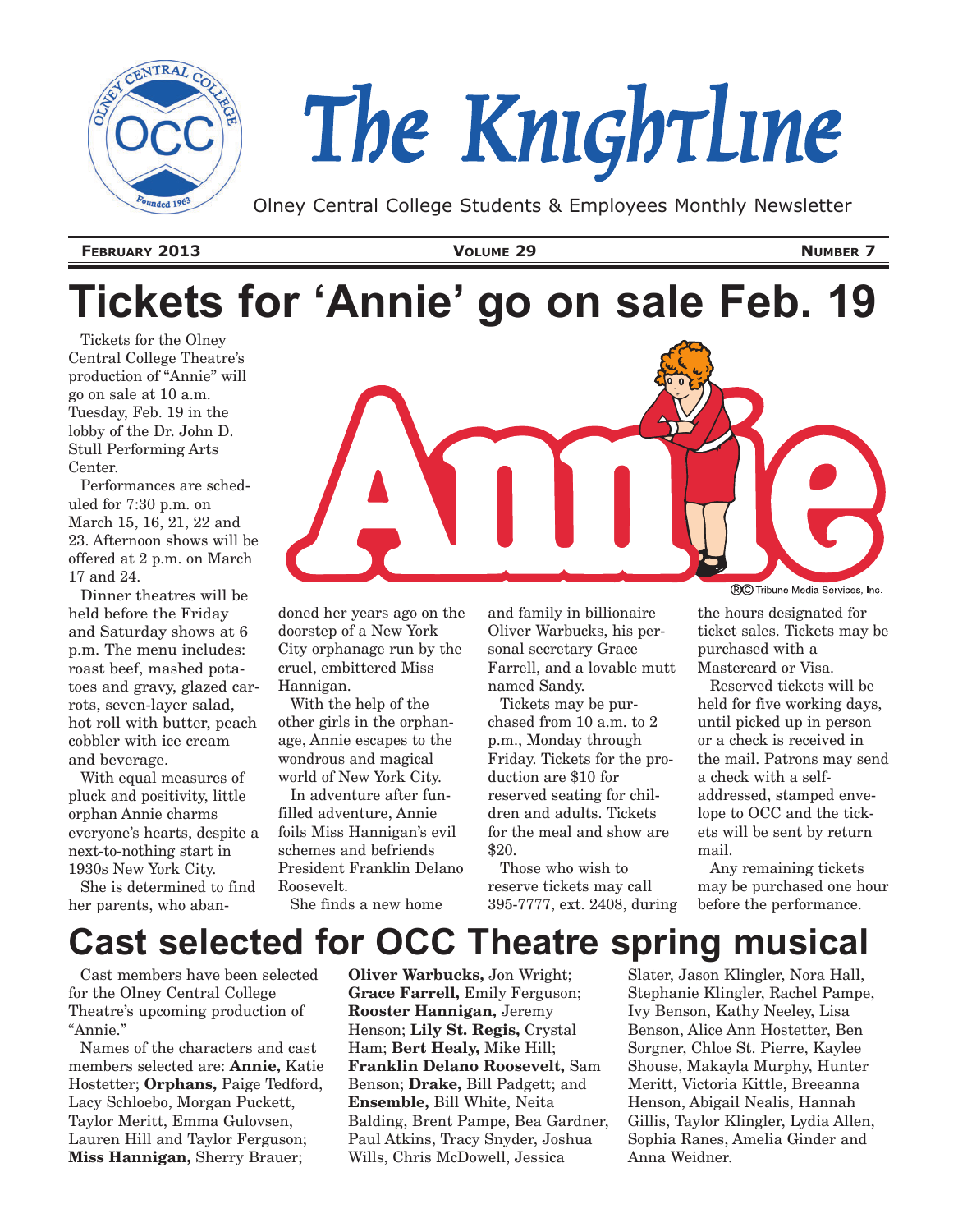# **Get help completing your FAFSA on Feb. 6**

Need help filing for Financial Aid? Olney Central College will offer a FAFSA (Free Application for Federal Student Aid) Night from 4:30 to 6:30 p.m. on Wednesday, Feb. 6 in Room 207.

The OCC Financial Aid staff will be available to assist students and parents as they complete and submit their 20132014 FAFSA applications.

Those attending should bring the following: student's 2012 taxes and parents' 2012 taxes and information if they are a dependent, W-2 forms and driver's license.

For more information, contact the OCC Financial Aid Office at 395-7777, ext. 2021.



#### **DON'T FORGET Fill out your FAFSA** for 2013-2014!

Did you know you can complete the FAFSA as early as January 1, 2013 for the 2013-2014 school year? Even if you haven't filed your taxes, just check "I have not yet completed my return" and estimate your tax information.

Don't lose out on valuable State of Illinois Grant \$\$. File early!

www.fafsa.ed.gov

#### **Men's Basketball** *Sports Schedule*

- **Feb. 6** OCC at Kaskaskia College, 7:30 p.m.
- **Feb. 9** OCC vs. Vincennes University, 7:30 p.m. at home
- **Feb. 13** OCC vs. Wabash Valley College, 7:30 p.m. at home

**• Feb. 16 –** OCC at John A. Logan College, 3 p.m.

**• Feb 18 –** OCC vs. Rend Lake College, 7:30 p.m. at home

**• Feb. 20 –** OCC vs. Lewis and Clark

Community College, 7:30 p.m. at home

**• Feb 23 –** OCC at Lake Land College, 7:30 p.m.

**• Feb 27 –** OCC vs. Lincoln Trail College, 7:30

p.m. at home

#### **Women's Basketball**

**• Feb. 6 –** OCC at Kaskaskia College, 5:30 p.m. **• Feb. 9 –** OCC vs. Vincennes University, 5:30 p.m. at home

**• Feb. 13 –** OCC vs. Wabash Valley College, 5:30 p.m. at home

**• Feb. 16 –** OCC at John A. Logan College, 1 p.m.

**• Feb 18 –** OCC vs. Rend Lake College, 5:30 p.m. at home

**• Feb 23 –** OCC at Lake Land College, 5:30 p.m.

**• Feb 27 –** OCC vs. Lincoln Trail College, 5:30 p.m. at home

#### **Baseball**

**• Feb. 15 –** OCC at Roane State Community College, 1 p.m.

**• Feb. 16 –** OCC at Roane State Community College, noon

- **Feb. 18** OCC at Union College, 1 p.m.
- **Feb. 19** OCC at University of the

Cumberlands, 1 p.m.

#### **Softball**

**• Feb. 22 –** OCC at Jackson State Community College, 1 p.m.

**• Feb. 23 –** OCC at Dyersburg State Community College, noon

# **Class offers tips for using iPads**

Looking for tips on how to use your iPad? Olney Central College is offering an 8-week class designed to help both new and current users get the most from their iPads.

The class, EDU 2198 Topics/Issues in Education (iPad), will meet from 6 to 7:50 p.m. on Tuesdays, beginning March 11.

Instructor Brittany Bass will be showing participants how to navigate the iPad as well as teaching them how to search for and download apps. During the course, students also will learn how to connect the iPad to other equipment.

"This is a good class to take if you want to become more comfortable using the iPad or if you are thinking about purchasing one," Bass said. "We will start with the basics and move on to more advanced skills so by the end of the class the students will feel comfortable doing almost anything with the iPad."

Bass requests students bring their iPads with them to class, however an iPad isn't required to take the course.

For more information or to register, contact the Student Services Office at 395-7777.

# *Upcoming college visits*

Representatives from the following colleges and universities will be visiting OCC. Information tables will be located outside the Student Services Office.

• Tosha Baker with Southern Illinois University at Carbondale will be at OCC from 9 a.m. to noon on Feb. 6 and Feb. 21.

• Lakeview College of

Nursing will be at OCC from 10 a.m. to 1 p.m. on March 12.

• St. Mary-of-the-Woods College will be here from 10 a.m. to 2 p.m. on March 14.

• MacMurray College will be at OCC from 10 a.m. to 2 p.m. on April 11.

• Benedictine University will be here from 1:30 to 4 p.m. on April 17.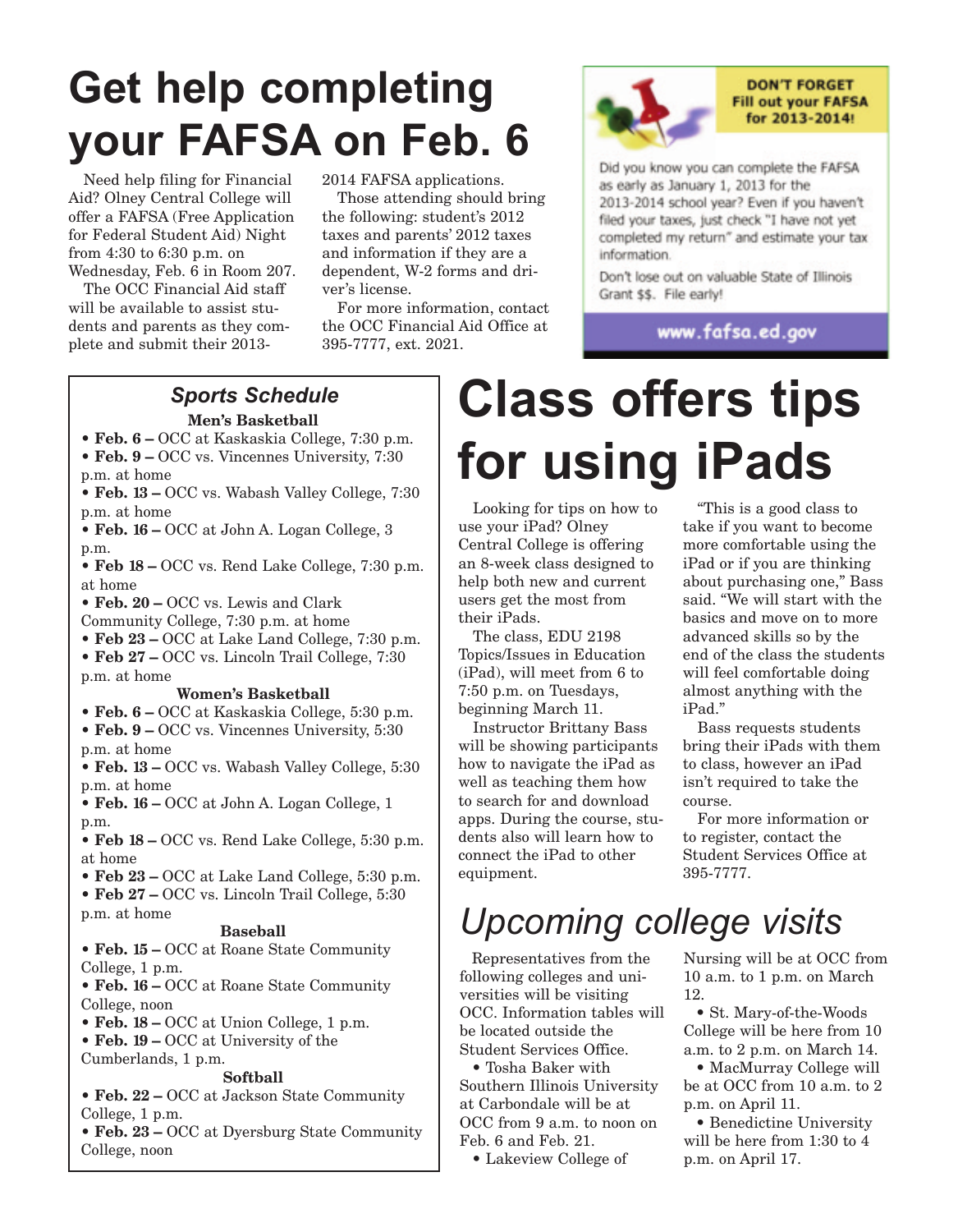## **Massage Therapy spring clinicals**

Olney Central College's Massage Therapy Program is accepting appointments for its spring clinicals.

The clinics are open to the public. Appointment times are 9 to 10 a.m., 10:30 to 11:30 a.m. and 12:30 to 1:30 p.m. on Feb. 8, 15 and 22; March 1, 2, 15, 16 and 22; April 5, 12 and 26; and May 3.

The cost for a relaxing, Swedish-style massage is just \$25 for a one-hour session. The massage treatments are for the sole purpose of stress reduction, relief from muscle tension or spasm and to increase circulation and energy flow. A massage therapy instructor will be present at the clinics.

To schedule an appointment, call 392- 2430. If you are unable to reach someone, please leave a message and your call will be returned as soon as possible. OCC's Massage Therapy Building is located at 108 E. Main St., in Olney.

### **ONLiNe PAyMeNT**

Step 1: Log into your Entrata account with your username and password. Click on the Banner Web icon at the right-hand side of your screen.



**Banner Web** Records | Financial Aid | Transcript

Step 2: Click on Pay Tuition, Fees, and Other Charges Online — Credit Card to make your online Payment.

Student Records



If you encounter problems with making your online payment, please contact the IECC HelpDesk at 618-395- 5299 or toll-free 1-866-529-4322, ext. 4357.

# **Winter Weather Policy**

It is Olney Central College's policy to remain open unless the weather makes it too hazardous to do so.

When the safety of students and staff is threatened due to inclement weather or other emergencies, OCC will be closed or classes canceled or delayed.

Administration will attempt to notify media outlets prior to the 6 a.m. news on the day of the closing.

Don't assume that if the elementary and high schools close, OCC will be closed as well. If no announcement is made, classes will meet as usual.

Closure of day classes does not necessarily mean that evening classes will be canceled. Announcements regarding evening classes will be made prior to 4 p.m., if at all possible.

The following radio and television stations will be notified of

any cancelations or delays: • WVLN-AM and WSEI-FM in

#### Olney

- WIKK in Newton
- WAKO in Lawrenceville
- WFIW-AM and -FM in Fairfield
	- WNOI-FM in Flora
	- WSJD in Mt. Carmel
	- WCRC in Effingham

• WTWO and WTHI in Terre Haute, Ind.

• WEHT, WFIE and WTVW in Evansville, Ind.

Closings also will be announced on the following websites:

- www.iecc.edu
- www.weatherclosings.com

Closings also are announced through IECC Alerts. Log onto Entrata and click on the alerts link to activate an account.

If you have already created an account, you may want to log on to ensure it is still active.

# **OCC emergency alerts**

Illinois Eastern Community Colleges has contracted with e2Campus to provide alert notification services.

The system will notify students and employees of campus emergencies and closures by e-mail and/or cell phone text message. Log onto Entrata and click on the alerts link to activate an account.

IECC Alerts is an opt-in service. While there is no direct cost for signing up for the service, you may be charged a text message fee by your cell phone provider.

Please check your cell phone plan to understand the costs you

may incur using the service.

The system will be used to send text messages related



to campus emergencies, weatherrelated closures, test messages and notifications when accounts are about to expire.

If you do not have an Entrata account, please contact the Records Office at 395-7777.

### **LSC offers students free tutoring**

Need help bringing up a grade in one of your classes? The Learning Skills Center offers free tutoring in any subject taught at OCC.

Study guides and videos are available in several subjects. If you have any special learning needs, come and see the LSC staff.

They will be glad to provide suggestions, help and/or accommodations.

The LSC is located in the back of the Anderson Library in Conference Room 4.